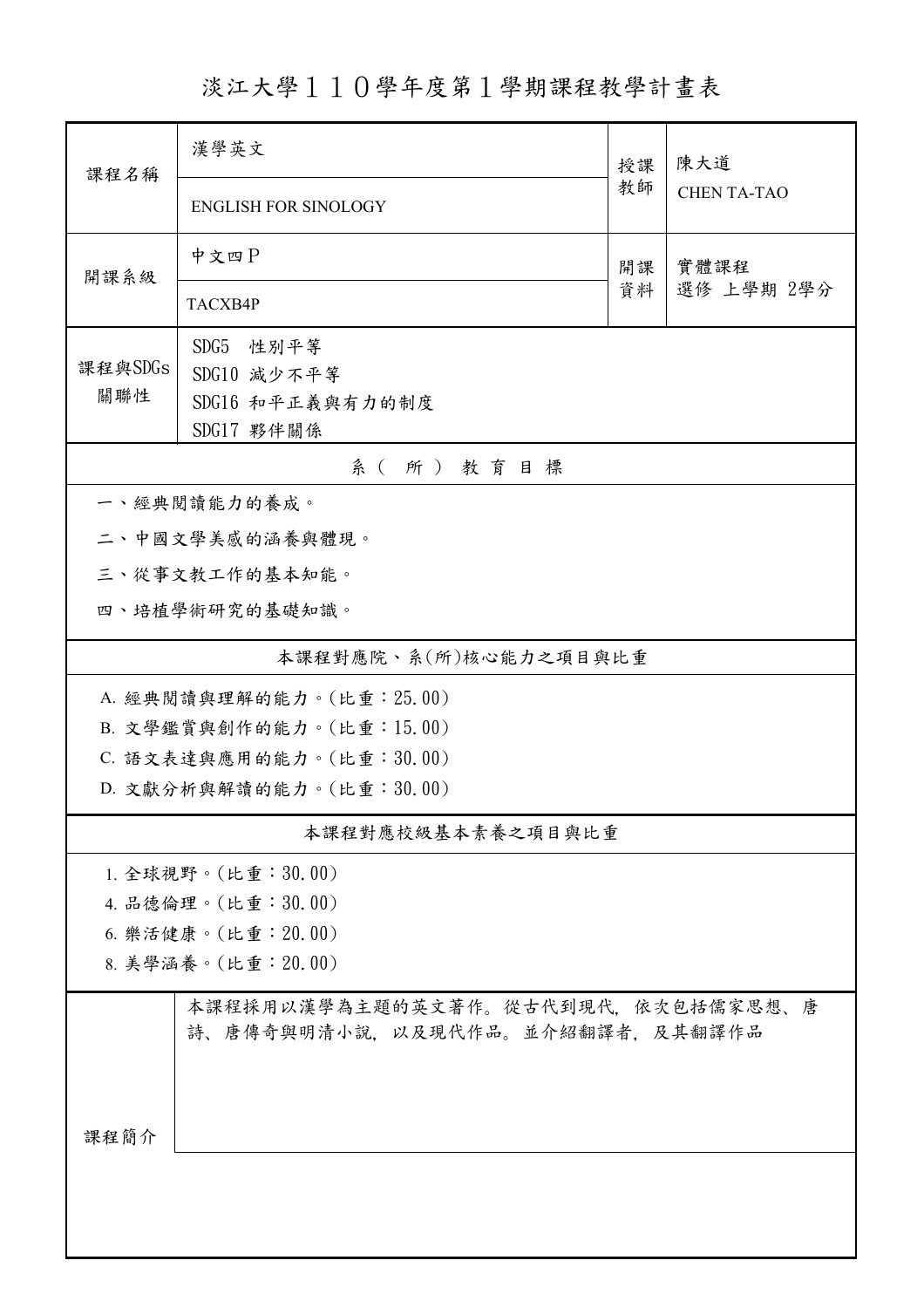|                                                                                                                                         | (英) This course introduces selected Chinese writings translated into<br>English, Chronologically they are The Analects of Confucius, Tang poetry,<br>Tang and the Ming Chinese short stories, as well as articles concerning<br>modern literature in the May-forth period. |                                                            |                                  |                                                                                                        |                   |  |  |
|-----------------------------------------------------------------------------------------------------------------------------------------|----------------------------------------------------------------------------------------------------------------------------------------------------------------------------------------------------------------------------------------------------------------------------|------------------------------------------------------------|----------------------------------|--------------------------------------------------------------------------------------------------------|-------------------|--|--|
| 本課程教學目標與認知、情意、技能目標之對應<br>將課程教學目標分別對應「認知(Cognitive)」、「情意(Affective)」與「技能(Psychomotor)」<br>的各目標類型。                                        |                                                                                                                                                                                                                                                                            |                                                            |                                  |                                                                                                        |                   |  |  |
| 一、認知(Cognitive):著重在該科目的事實、概念、程序、後設認知等各類知識之學習。<br>二、情意(Affective):著重在該科目的興趣、倫理、態度、信念、價值觀等之學習。<br>三、技能(Psychomotor): 著重在該科目的肢體動作或技術操作之學習。 |                                                                                                                                                                                                                                                                            |                                                            |                                  |                                                                                                        |                   |  |  |
| 序<br>號                                                                                                                                  | 教學目標(中文)                                                                                                                                                                                                                                                                   |                                                            |                                  | 教學目標(英文)                                                                                               |                   |  |  |
| 1                                                                                                                                       |                                                                                                                                                                                                                                                                            | 國際化的過程與代表作品                                                |                                  | 介紹學生中國文學透過英語翻譯而   To let the students know the well known Chinese<br>literature translated in English. |                   |  |  |
|                                                                                                                                         |                                                                                                                                                                                                                                                                            |                                                            |                                  | 教學目標之目標類型、核心能力、基本素養教學方法與評量方式                                                                           |                   |  |  |
| 序號                                                                                                                                      | 目標類型                                                                                                                                                                                                                                                                       | 院、系 $(\hbox{\tt m})$<br>核心能力                               | 校級<br>基本素養                       | 教學方法                                                                                                   | 評量方式              |  |  |
| $\mathbf{1}$                                                                                                                            | 認知                                                                                                                                                                                                                                                                         | <b>ABCD</b>                                                | 1468                             | 講述                                                                                                     | 測驗、討論(含課<br>堂、線上) |  |  |
| 授課進度表                                                                                                                                   |                                                                                                                                                                                                                                                                            |                                                            |                                  |                                                                                                        |                   |  |  |
| 週<br>次                                                                                                                                  | 日期起訖                                                                                                                                                                                                                                                                       |                                                            |                                  | 內 容 (Subject/Topics)                                                                                   | 備註                |  |  |
|                                                                                                                                         | $110/09/22$ ~<br>110/09/28                                                                                                                                                                                                                                                 | Introduction & phonetic systems 課程與拼音系統介紹                  |                                  |                                                                                                        |                   |  |  |
| 2                                                                                                                                       | $110/09/29$ ~<br>110/10/05                                                                                                                                                                                                                                                 | Story of a Singsong Girl (李娃傳) I                           |                                  |                                                                                                        |                   |  |  |
| 3                                                                                                                                       | $110/10/06 \sim$<br>110/10/12                                                                                                                                                                                                                                              | Story of a Singsong Girl (李娃傳) 2                           |                                  |                                                                                                        |                   |  |  |
| 4                                                                                                                                       | $110/10/13$ ~<br>110/10/19                                                                                                                                                                                                                                                 |                                                            | Story of a Singsong Girl (李娃傳) 3 |                                                                                                        |                   |  |  |
| 5                                                                                                                                       | $110/10/20$ ~<br>110/10/26                                                                                                                                                                                                                                                 | Story of a Singsong Girl (李娃傳)4                            |                                  |                                                                                                        |                   |  |  |
| 6                                                                                                                                       | $110/10/27$ ~<br>110/11/02                                                                                                                                                                                                                                                 | 國文學史)1                                                     |                                  | The Columbia History of Chinese Literature (歌大中                                                        |                   |  |  |
| 7                                                                                                                                       | $110/11/03$ ~<br>110/11/09                                                                                                                                                                                                                                                 | The Columbia History of Chinese Literature (歌大中<br>國文學史)2  |                                  |                                                                                                        |                   |  |  |
| 8                                                                                                                                       | $110/11/10$ ~<br>110/11/16                                                                                                                                                                                                                                                 | 國文學史) 3                                                    |                                  | The Columbia History of Chinese Literature (歌大中                                                        |                   |  |  |
| 9                                                                                                                                       | $110/11/17$ ~<br>110/11/23                                                                                                                                                                                                                                                 | 期中考試週                                                      |                                  |                                                                                                        |                   |  |  |
| 10                                                                                                                                      | $110/11/24$ ~<br>110/11/30                                                                                                                                                                                                                                                 | The Columbia History of Chinese Literature (歌大中<br>國文學史) 4 |                                  |                                                                                                        |                   |  |  |
| 11                                                                                                                                      | $110/12/01$ ~<br>110/12/07                                                                                                                                                                                                                                                 | 國文學史) 5                                                    |                                  | The Columbia History of Chinese Literature (歌大中                                                        |                   |  |  |